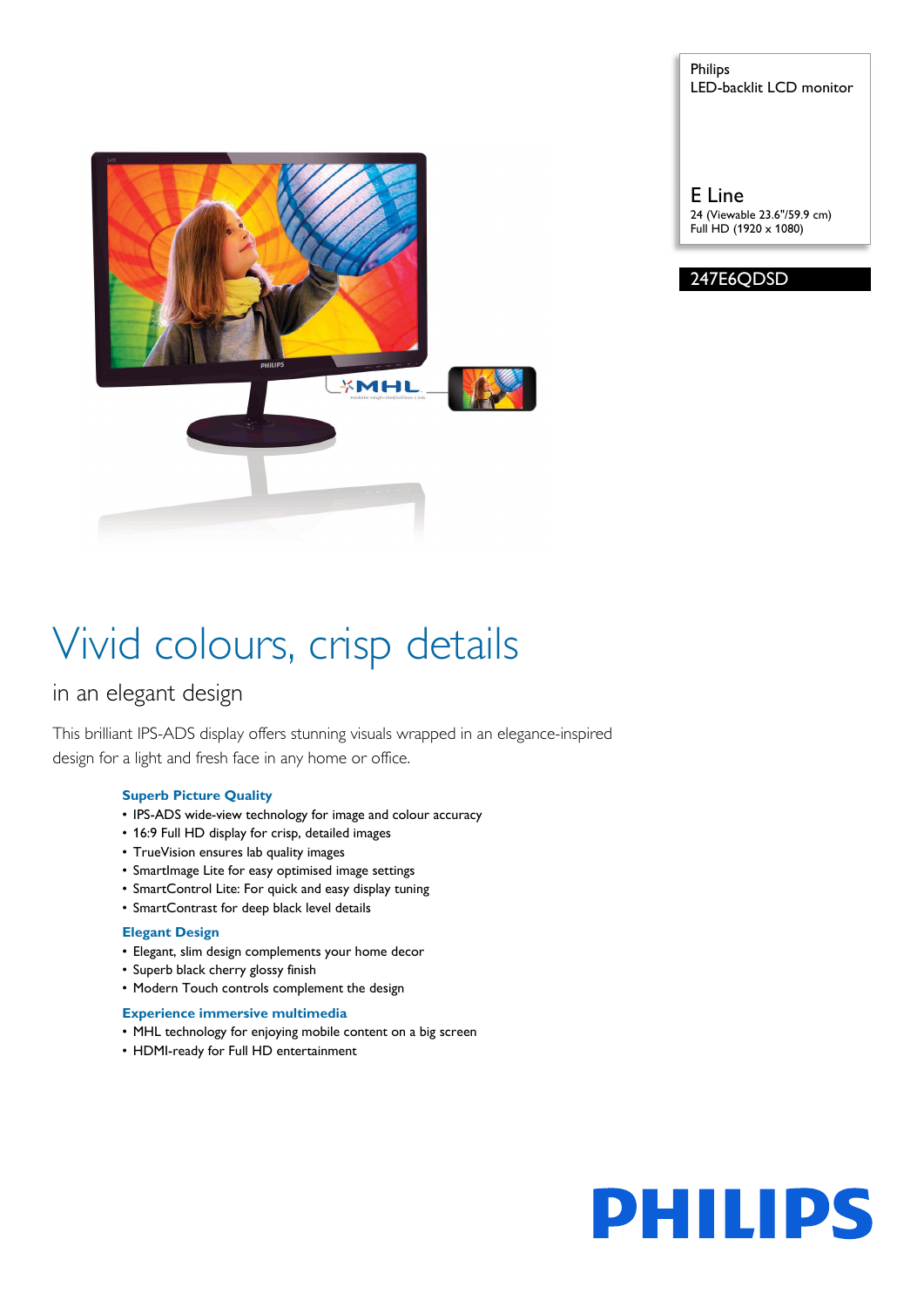247E6QDSD/00

## **Highlights**

#### **IPS-ADS technology**



IPS-ADS displays use an advanced technology that gives you extra-wide viewing angles of 178/178 degrees, making it possible to view the display from almost any angle. Unlike standard TN panels, IPS-ADS displays give you remarkably crisp images with vivid colours, making them ideal not only for Photos, movies and web browsing, but also for professional applications that demand colour accuracy and consistent brightness at all times.

#### **16:9 Full HD display**



The Full HD screen has the widescreen resolution of 1920 x 1080p. This is the highest resolution of HD sources for the best possible picture quality. It is fully future-proof as it supports 1080p signals from all sources, including the most recent sources such as Bluray and advanced HD game consoles. The signal processing is extensively upgraded to support this much higher signal quality and resolution. It produces brilliant flicker-free progressive scan pictures with superb brightness and colours.

#### **TrueVision**



TrueVision On



TrueVision Of

TrueVision is a proprietary Philips technology that uses an advanced algorithm for testing and aligning monitor display, which gives you the ultimate display performance. Philips ensures that TrueVision monitors leave the factory fine-tuned with this process giving you consistent colour and picture quality.

#### **SmartImage Lite**

SmartImage Lite is an exclusive, leading edge Philips technology that analyses the content displayed on your screen. Based on a scenario you select, SmartImage Lite dynamically enhances the contrast, colour saturation and sharpness of images and videos for ultimate display performance - all in real time with the press of a single button.

#### **SmartControl Lite**

SmartControl Lite is the next generation 3D icon-based GUI monitor control software. This allows the user to fine-tune most parameters of the monitor like Colour, Brightness, screen calibration, Multimedia, ID management etc. with the mouse.

#### **SmartContrast**



SmartContrast is a Philips technology that analyses the contents you are displaying, automatically adjusting colours and controlling

backlight intensity to dynamically enhance contrast for the best digital images and videos or when playing games where dark hues are displayed. When Economy mode is selected, contrast is adjusted and backlighting fine-tuned for just-right display of everyday office applications and lower power consumption.

#### **Modern Touch controls**



Touch controls are intelligent, touch-sensitive icons that replace protruding buttons to allow users to adjust the monitor to their requirements. Responding to the lightest touch, Touch control gives the monitor a modern feel.

#### **MHL technology**



Mobile High-Definition Link (MHL) is a mobile audio/video interface for directly connecting mobile phones and other portable devices to high-definition displays. An optional MHL cable allows you to simply connect your MHLcapable mobile device to this large Philips MHL display and watch your HD videos come to life with full digital sound. Now not only can you enjoy your mobile games, photos, movies or other apps on its big screen, you can simultaneously charge your mobile device so you never run out of power halfway.















HOMI